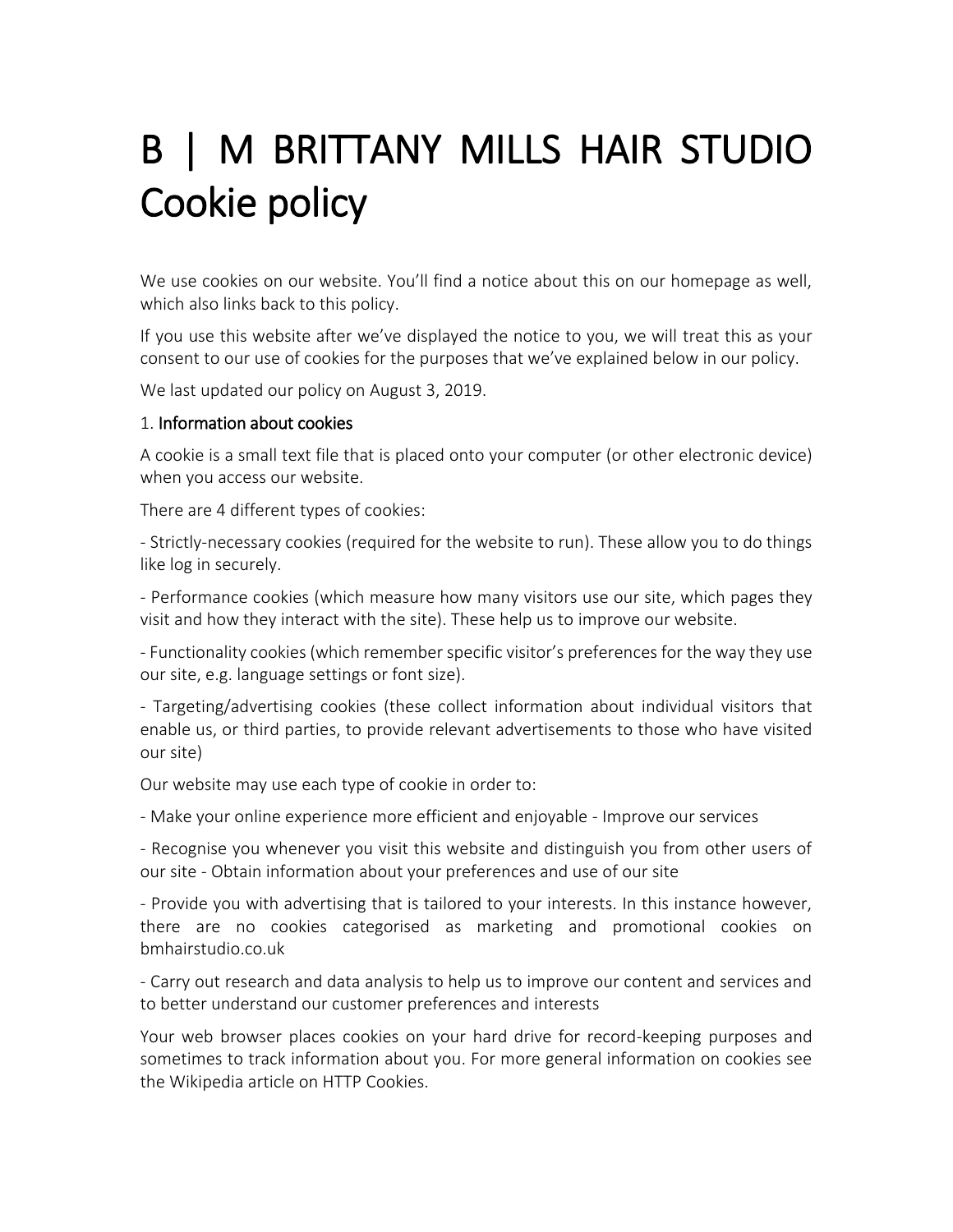We have set out specific details of the cookies we use on our site in section 4 below.

### 2. Third-party cookies

Like many other websites, third parties may also set cookies on our website. These third parties are responsible for the cookies they set on our site and we have no control over them. For further information on how their cookies policies work, please visit their websites.

#### 3. Managing cookies

You can manage cookies yourself. We use cookies for a variety of reasons detailed below. Unfortunately, in most cases there are no industry standard options for disabling cookies without completely disabling the functionality and features they add to this site. It is recommended that you leave on all cookies if you are not sure whether you need them or not in case, they are used to provide a service that you use.

You can prevent the setting of cookies by adjusting the settings on your browser (see your browser Help for how to do this). Be aware that disabling cookies will affect the functionality of this and many other websites that you visit. Disabling cookies will usually result in also disabling certain functionality and features of this site. Therefore, it is recommended that you do not disable cookies.

You can set your web browser to refuse cookies, delete cookies, or to alert you when cookies are being sent.

You will need to visit the web browser's site to manage, but for ease we have provided links to popular browsers below:

- Google Chrome:

https://support.google.com/accounts/answer/61416?co=GENIE.Platform%3DDesktop&hl =en - Microsoft Firefox: https://support.mozilla.org/en-US/kb/enable-and-disablecookies-website-preferences

- Microsoft Internet Explorer:

https://support.microsoft.com/en-gb/help/17442/windows-internet-explorer-deletemanage-cookies - Apple Safari: https://support.apple.com/kb/ph21411?locale=en\_US

For further information about cookies and how to manage or disable them please go to: www.aboutcookies.org.

Please also note that if you change/block cookies then:

- some parts of our website may not function properly or as well as they otherwise might;

- changes will apply across all websites that you visit (unless you choose to block cookies only from particular websites); and

- the settlings that you change will only apply on the device on which you change the settings and will not apply across all other devices that you use.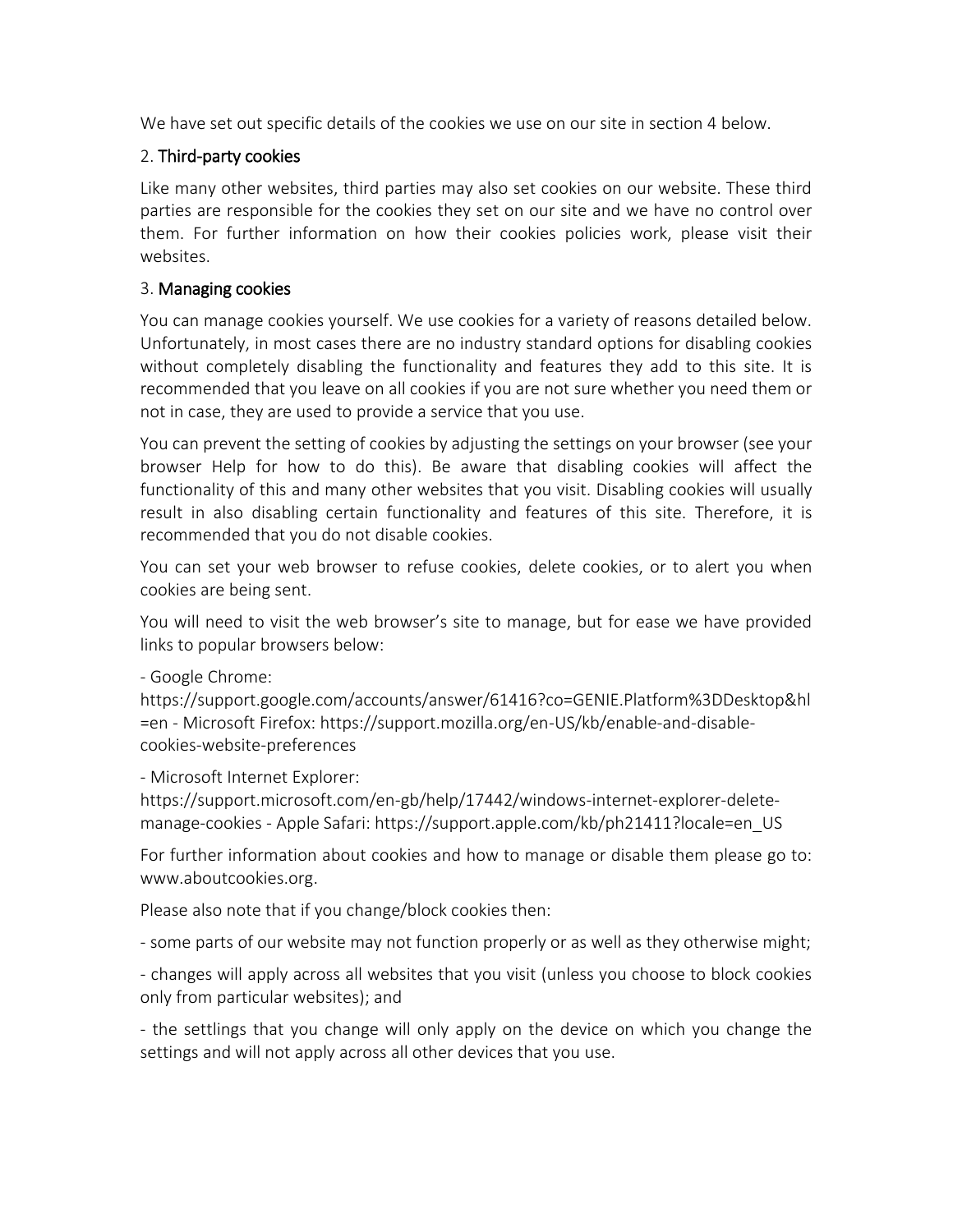#### 4. Specific details on the cookies we set

Account related cookies, categorised as Strictly necessary and Functional cookies.

If you create an account with us, then we will use cookies for the management of the signup process and general administration. These cookies will usually be deleted when you log out however in some cases, they may remain afterwards to remember your site preferences when logged out. There are two types:

i) Session (Transient) cookies are cookies erased when you close your browse and do not collect information from your computer. They typically store information in the form of a session identification that does not personally identify the user.

ii) Persistent (Permanent or Stored) cookies are cookies stored on your hard drive until they expire (i.e. they are based on a set expiration date) or until you delete them. In this case there are two persistent cookies: smSession (with a life span of two weeks) and svSession (with a life span of 2 years). These cookies are used to collect identifying information about the user, such as Web surfing behaviour or user preferences for a specific site.

We collect the following categories of data:

- (1) Information about the browser type and version used
- (2) The operating system of the user
- (3) The IP address of the user
- (4) Date and time of access

## Email newsletters related cookies

This site offers newsletter or email subscription services and cookies may be used to remember if you are already registered and whether to show certain notifications which might only be valid to subscribed/unsubscribed users.

Forms related cookies

When you submit data to through a form such as those found on contact pages or comment forms cookies may be set to remember your user details for future correspondence.

## Third Party Cookies

In some special cases we also use cookies provided by trusted third parties. The following section details which third party cookies you might encounter through this site.

This site uses Google Analytics which is one of the most widespread and trusted analytics solutions on the web for helping us to understand how you use the site and ways that we can improve your experience. These cookies may track things such as how long you spend on the site and the pages that you visit so we can continue to produce engaging content.

For more information on Google Analytics cookies, see the official Google Analytics page.

From time to time we test new features and make subtle changes to the way that the site is delivered. When we are still testing new features, these cookies may be used to ensure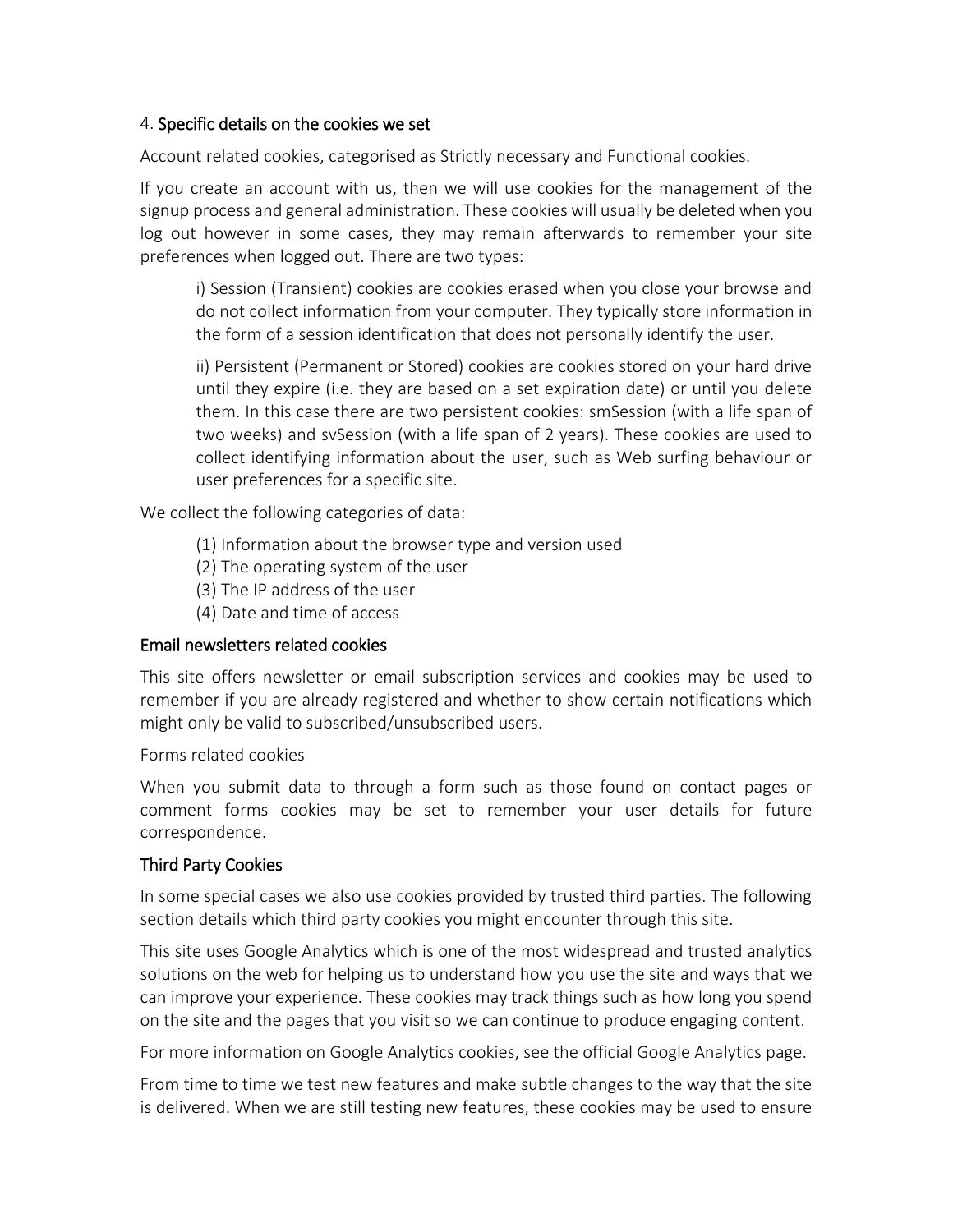that you receive a consistent experience whilst on the site whilst ensuring we understand which optimisations our users appreciate the most.

We also use social media buttons and/or plugins on this site that allow you to connect with your social network in various ways. For these to work the following social media sites including Facebook and Instagram, will set cookies through our site which may be used to enhance your profile on their site or contribute to the data they hold for various purposes outlined in their respective privacy policies.

We have set out in the table below details of each of the cookies on our site, a description of what they do and, where relevant, external links that provide more information about them: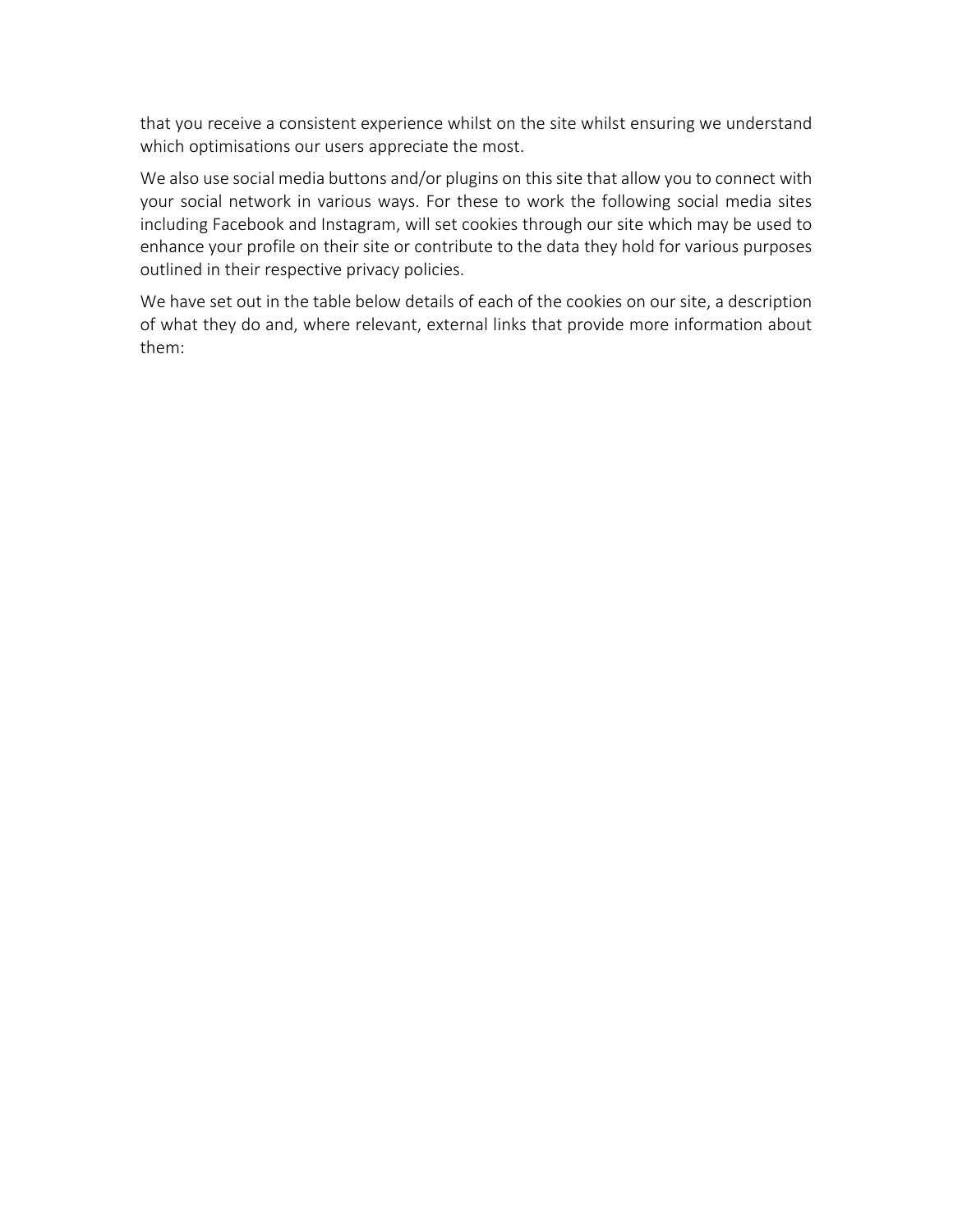| Cookie Name          | Description                                                                                                                                                                                                                                                                                                                                                                                                                                                                                                                                                                                            | External Information (if relevant)                                                   |
|----------------------|--------------------------------------------------------------------------------------------------------------------------------------------------------------------------------------------------------------------------------------------------------------------------------------------------------------------------------------------------------------------------------------------------------------------------------------------------------------------------------------------------------------------------------------------------------------------------------------------------------|--------------------------------------------------------------------------------------|
| Google Analytics     | We use Google Analytics to analyse the use of<br>this website. Google Analytics generates<br>statistical and other information about website<br>users' computers. The information generatedhttp://www.google.com/privacypolicy.html.<br>relating to our website is used to create reports<br>about the use of the website. Google will store<br>this information.                                                                                                                                                                                                                                      | use by means of cookies, which are stored onGoogle's privacy policy is available at: |
| wix.com (persistant) | svSession                                                                                                                                                                                                                                                                                                                                                                                                                                                                                                                                                                                              |                                                                                      |
|                      | Identifies unique visitors and tracks a visitor's<br>sessions on a site                                                                                                                                                                                                                                                                                                                                                                                                                                                                                                                                |                                                                                      |
|                      | smSession (two weeks) Identifies logged in site<br>members                                                                                                                                                                                                                                                                                                                                                                                                                                                                                                                                             |                                                                                      |
| wix.com (session)    | hs Security<br>XSRF-TOKEN Security<br>TSxxxxxxxx (where x is replaced with a random<br>series of numbers and letters) Security<br>TSxxxxxxxx_d (where x is replaced with a random<br>series of numbers and letters) Security<br>RequestID<br>Track visitor behaviour and measure site<br>performance                                                                                                                                                                                                                                                                                                   |                                                                                      |
| OneTrust             | OptanonConsent<br>This cookie is set by the cookie compliance<br>solution from OneTrust. It stores information<br>about the categories of cookies the site uses and<br>whether visitors have given or withdrawn<br>consent for the use of each category. This<br>enables site owners to prevent cookies in each<br>category from being set in the users browser,<br>when consent is not given. The cookie has a<br>normal lifespan of one year, so that returning<br>visitors to the site will have their preferences<br>remembered. It contains no information that<br>can identify the site visitor. |                                                                                      |

More Information

Hopefully that has clarified things for you and as was previously mentioned if there is something that you aren't sure whether you need or not it's usually safer to leave cookies enabled in case it does interact with one of the features you use on our site. This Cookies